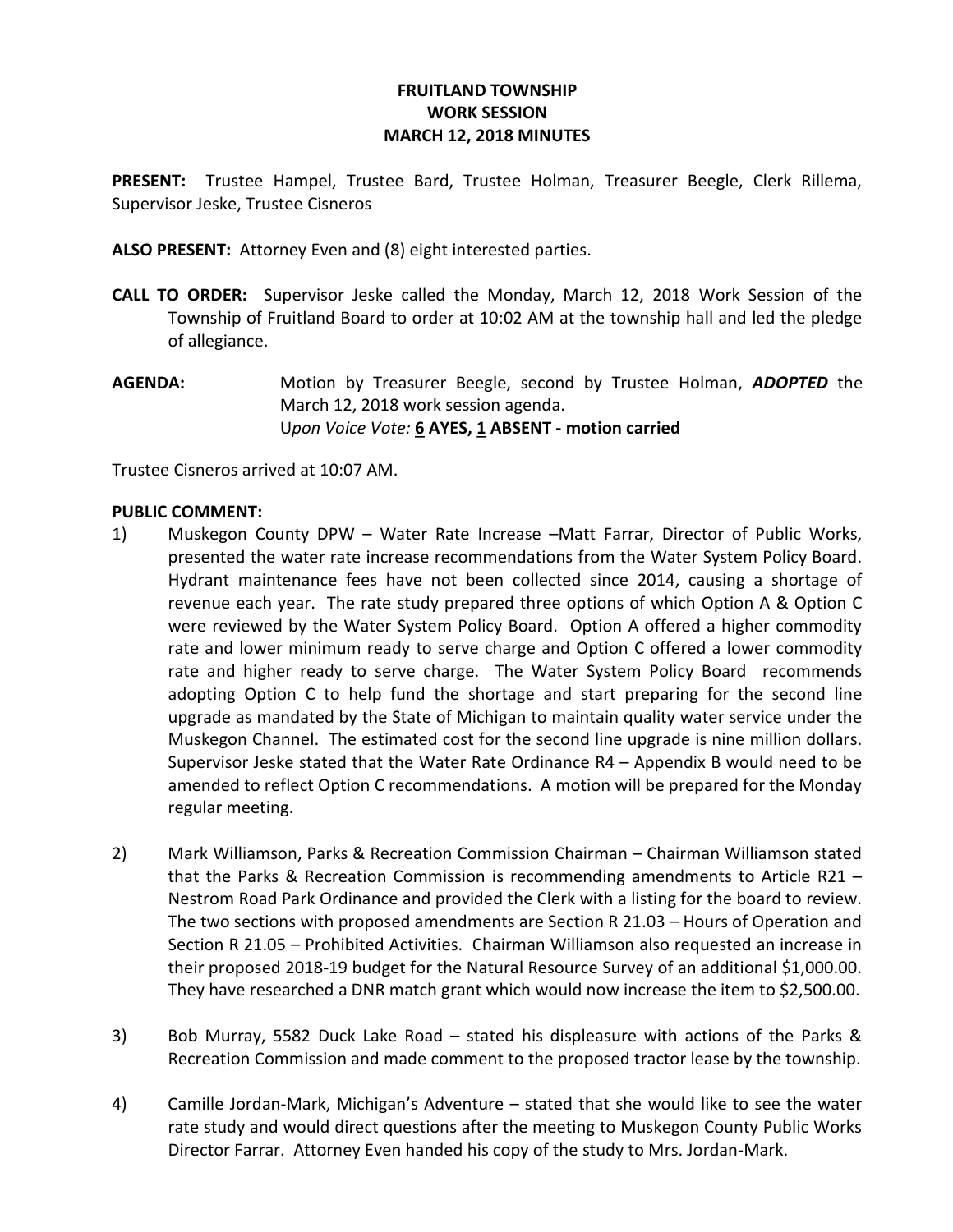- 5) Matt Farrar, Muskegon County DPW provided the Board of Trustees with copies of the 2018 Muskegon County Tire Collection Events to be held this year. There are five total.
- 6) Carlet Mitenbuler, 4623 Nestrom Road interest in learning more about the PINS program benefits and what it stands for.

ANNOUNCEMENTS/COMMUNICATIONS: Supervisor Jeske stated that she received a request from Michigan's Adventure to request a single day noise ordinance exception on May 31, 2018 lasting until 12:30 am due to a special event. The board verbally okayed this request. Trustee Hampel invited all to attend the Friends of Fruitland Township's Multi-use Trail Committee's trail discovery event this Saturday – March 17, 2018 from 1:00 PM – 3:00 PM on the Anderson Woods Nature Preserve, 4000 Simonelli Road. Treasurer Beegle stated her disappointment with the Trustee's decision to not authorize an increase in the Supervisor, Clerk and Treasurer's wages for 2018-19. She recommends that those three positions also get paid meeting pay as the trustee's currently receive. She would also like to relinquish her position on the Water System Policy Board and asked for one of them to consider taking that position. She also stated that she could not support the lease of a tractor not knowing the immediate needs for such. Treasurer Beegle still does not support the proposed road work on Belfast Road especially since she worked on a special assessment district for the Nestrom Road improvement last year. Trustee Bard does not support the Disc Golf Course and is cautious of future actions by the Parks & Recreation Commission.

## UNFINISHED BUSINESS:

- 1) 2018-2019 Fiscal Year Budget Supervisor Jeske stated that the budget has been changed to not reflect wage increases for the Supervisor, Clerk and Treasurer. A 2% wage increase remains for the two office staff and ecology station attendant.
- 2) Lease Agreement for New Holland Tractor Supervisor Jeske followed up on the requests of the board from last month. Fruitland Township would not have to perform any maintenance on the tractor as long as the 150 hours were adhered to. Also, Burnips has reduced the delivery charge from \$300.00 to \$100-\$150.00 with no haul back charge at the end of the lease. Burnips recommended just driving the tractor within township limits versus hauling to avoid having to meet the State of Michigan Department of Transportation hauling/tie down requirements. Trustee Bard inquired if any excavating firms have been contacted to see what they would quote to push back the brush pile/leaf piles. Supervisor Jeske stated no. The board agreed to move forward with the lease for a year trial.

## NEW BUSINESS:

- 1) White River Light Station Liquor License for Friday, August 3, 2018 Supervisor Jeske stated that the Sable Point Lighthouse Association will be hosting an event with Fetch Brewing on Friday, August 3, 2018. They have applied for a liquor permit with the State of Michigan Liquor Control but it requires the municipality to approve such permit. A motion will be prepared for the Monday regular meeting.
- 2) PINS Agreement with Muskegon County Sheriff's Office Supervisor Jeske received the 2018-19 PINS agreement which reflects an increase of approximately \$3,850.00 due to wage, retirement and benefits increases for Deputy Ashker. Clerk Rillema stated that this